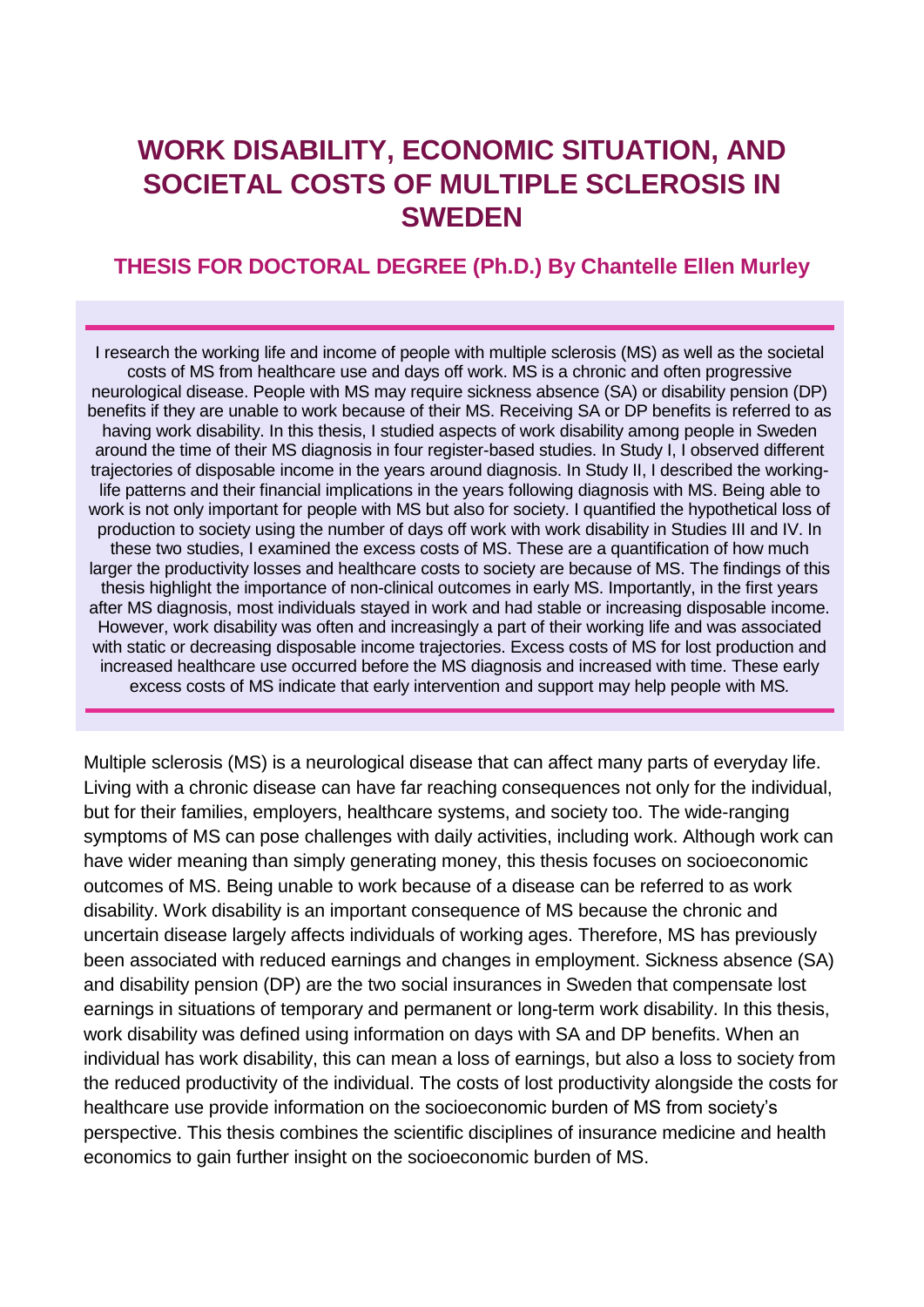The four studies comprising this thesis examined different aspects of the socioeconomic burden of MS using Swedish register data. The aspects studied included both work disability and incomes among the people with MS as well as the costs to society from work disability and healthcare use. Study I and II investigated the annual incomes and working life of individuals with MS. In Studies III and IV, a societal perspective to work disability was applied. In these cost-of-illness studies, the socioeconomic burden of MS was quantified in monetary terms as the excess costs to society because of MS.



In **Study I**, annual mean disposable income (DI), earnings, and days with work disability of all working-aged people diagnosed with MS in 2008-9 were analysed from 7 years before to 4 years after their MS diagnosis year. DI is the after-tax sum of income from earnings, transfer payments such as SA and DP benefits, and capital gains. The people with MS had rather smooth and increasing trends for DI over the study. However, the year of MS diagnosis was noticeable in the dynamic trends for earnings and work disability. Seven distinct DI trajectories were identified among this group of people with MS using a method called groupbased trajectory modelling. With this method, I identified subgroups or "trajectory groups" that had different patterns of DI: Two groups with consistently low and flat trajectories (50.7% of individuals); four groups with increasing trajectories (39.0%); and one decreasing trajectory (10.3%). The members of the trajectory groups had different sociodemographic and work disability profiles. The increasing trajectories had higher proportions of older-aged men. The consistently low-flat and decreasing trajectories had smaller proportions with university education and larger proportions of individuals with work disability in the diagnosis year. For many people with MS, there was stable and even increasing annual DI. DI can represent the total monetary resources available to the individuals and suggested that the social insurances were largely compensating for lost earnings. However, around 10% of people with MS were observed to have a decline in monetary resources in the years around MS diagnosis.

In **Study II**, working lives of all working-aged individuals with an MS diagnosis in 2008-11 were investigated. Sequences describing the working life of people with MS in terms of being in activity (e.g., working or studying) or with work disability were constructed from 1 year before to 5 years after the diagnosis year. I found 633 unique patterns of working life. A third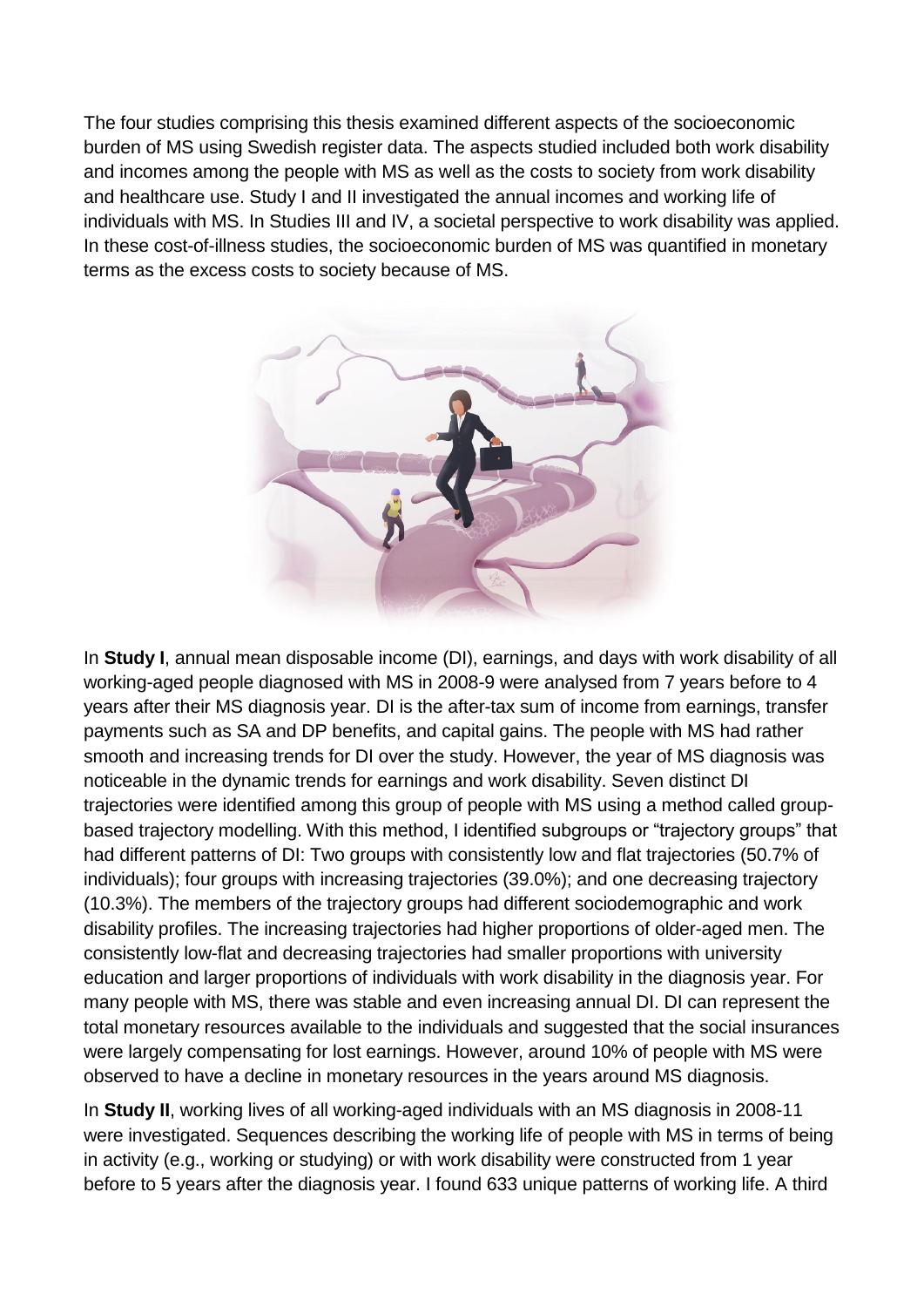of the studied individuals were in activity throughout their sequence. At lower levels of work disability, one was equally as likely to return to activity as to progress to a higher level of work disability in the next year. Being in activity became less frequent with time. There were more transitions later in the sequences, suggesting more changes and increasing diversity in working-life patterns. I identified six different types of working-life sequences from the individual sequences using cluster analysis. The types differed by the levels, timing, and patterns of activity and work disability within the sequences. All sequence types had higher DI in the final study year than the first, except for sequences with full-time SA/DP throughout. This study adds to Study I, by showing that most people in the years directly following their MS diagnosis have increasing monetary resources.

In **Study III**, I studied the excess costs of MS to society from 4 years before to 4 years after the year of MS diagnosis. For each year, healthcare use (inpatient healthcare, specialised outpatient healthcare and prescribed drugs dispensed at pharmacies) and days of lost productivity due to work disability were counted and then their costs were estimated. Excess costs of MS were calculated as the difference in the costs between all working-aged individuals diagnosed with MS in 2010-12 and those of a group of individuals without MS. I found that there were excess costs of MS already before diagnosis. The magnitude of the excess costs of MS from productivity losses was larger than from healthcare use. With time, the annual excess costs of MS became larger, with a steep increase around MS diagnosis for both healthcare and productivity losses. People with MS had annual costs for healthcare that were five-times higher than people without MS, when summarising all study years, and twotimes higher costs from lost production. The excess costs of MS before diagnosis could suggest unmet needs of people with MS with their morbidity and work situation. Earlier diagnosis and starting treatment quicker may reduce or delay future costs of MS.

People with MS also have healthcare costs for primary healthcare and disease modifying therapies. These costs were included in **Study IV** in addition to those in Study III. I calculated costs from resource use in 2018 for all working-aged residents in Stockholm with MS and a group of Stockholm residents without MS. When quantified into monetary terms, there was an annual mean excess cost of 77,383 SEK per person with MS, in addition to the usual healthcare costs. The largest part (48%) of these costs came from disease modifying therapies and primary healthcare accounted for 9%. Excess costs of MS for primary healthcare were largely from visits to healthcare professionals other than doctors. There was a mean annual excess productivity loss of 138,121 SEK per person with MS, mainly from DP (79%). The excess productivity losses of MS became larger with time from MS diagnosis. The excess costs of MS from healthcare were similar but the type of healthcare use differed by time since MS diagnosis. People newly diagnosed with MS had excess healthcare costs of MS mostly from disease modifying therapies whereas inpatient and primary healthcare drove the excess healthcare costs among people with a longer time since their MS diagnosis.